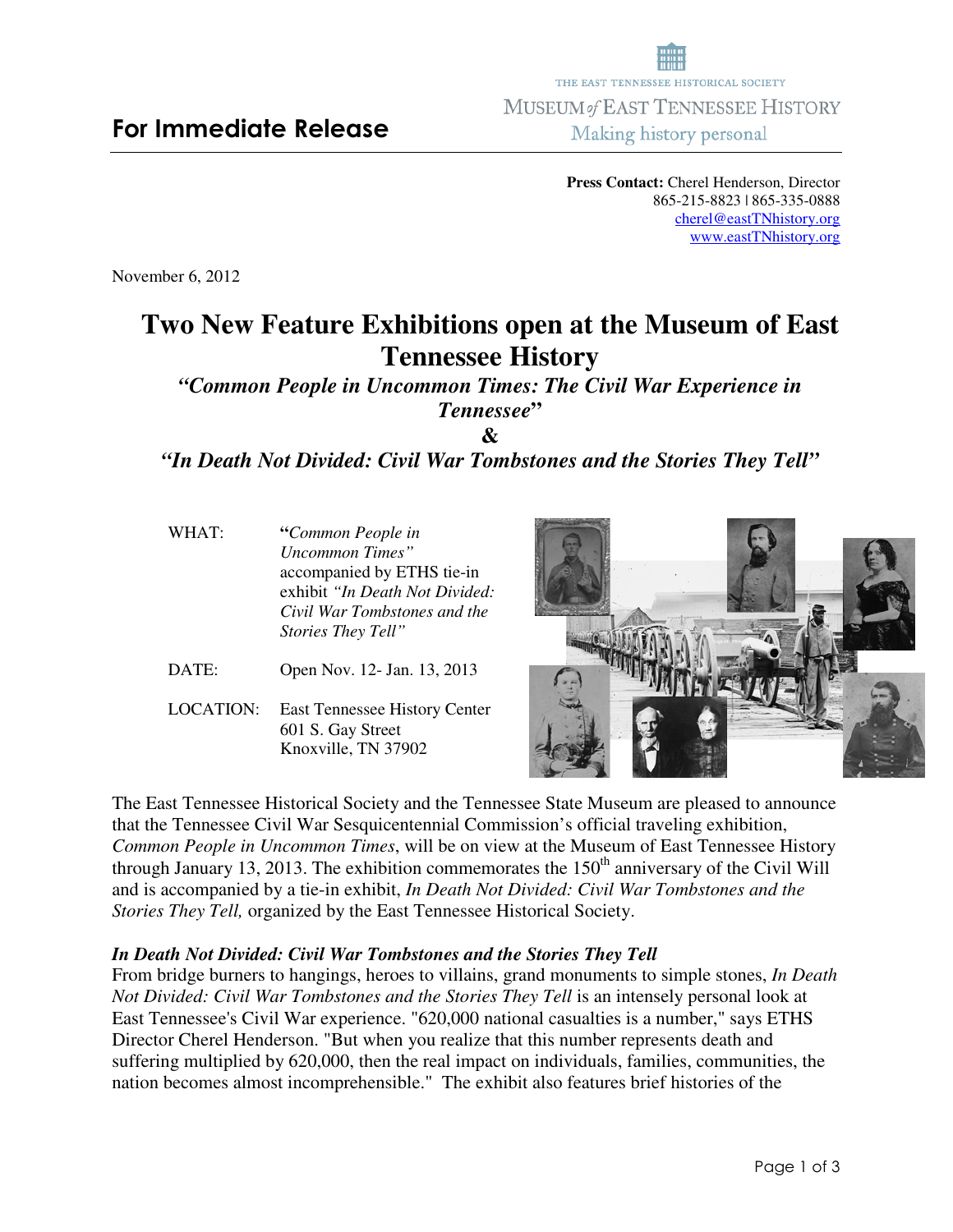National Cemeteries in the region and the attempt to locate and gather the remains of veterans scattered in fields and along roadsides for proper reburial.

# **ETHS Director and exhibit curator Cherel Henderson will provide a Brown Bag Lecture on Wednesday, November 28 about the exhibition which is based on the ETHS Civil War legacy project,** *"***Burial Places of East Tennessee Civil War Soldiers."**

## *Common People in Uncommon Times*

This pictorial narrative represents a diverse array of personalities--Confederate soldiers, Union sympathizers, African-Americans, gallant women-- whose sagas illustrate a land divided. The saga of personal struggle and endurance during the Civil War is presented on 10 graphic panels taken from the State Museum's collection of photographs and artifacts from the era, as well as from other collections across the state. Each panel portrays a different theme: Confederate leaders, Union leaders, African-Americans, civilian home front, common soldiers, war on the water, reconstruction and commemoration.

"Our goal is to educate the public, promote the commemoration, and highlight the legacies of the Civil War by engaging individuals and communities in an accurate and inclusive portrayal of Tennessee's involvement in the Civil War," said Lois Riggins-Ezzell, executive director of the Tennessee State Museum.

"Tennessee, being geographically centered between the North and the Deep South, was destined to be the focal point of the Civil War," explained Myers Brown, the exhibition curator and the museum's curator of extension services. "The state became a major battlefield, supply center, transportation hub, and invasion route for both Union and Confederate armies. The war disrupted and impacted the people of Tennessee in ways that are almost unimaginable."

Visitors will learn about the lives of the common soldier. Almost 187,000 Tennesseans served in the Confederate armed forces, while more than 50,000 served in the Union army, including some 20,000 African-Americans. Confederate Tennesseans fought in every major battle east of the Mississippi River, from Gettysburg to New Orleans, forming the backbone of the largest army in the western theater, the Army of Tennessee. Whether Union or Confederate, the soldiers' stories are individual and varied, including boys from the mountains and from the Delta. Aristocrats, farm boys, or former slaves were all impacted by the Civil War.

The Tennessee home front, especially the rural areas, suffered immensely during the war. Crops and farms were destroyed and livestock confiscated. Towns and cities faced the uneasy and unfamiliar aspect of occupation by Union or Confederate armies. The exhibition explores the home front through the stories of people like John Fielder, a store keeper in Henderson County; Kate Carney a defiant secessionist in Murfreesboro, and C.A. Haun, a noted potter from Greene County.

Photographs and archival materials help highlight several different African-Americans and their experience both on the home front and the battle front. Profiled individuals include Allen James Walker, who escaped slavery and joined the 7<sup>th</sup> U.S. Heavy Artillery; Samuel Lowry, a free black who returned to Nashville to serve as a chaplain, and Laura Ann Cansler, who worked to educate former slaves in Knoxville.